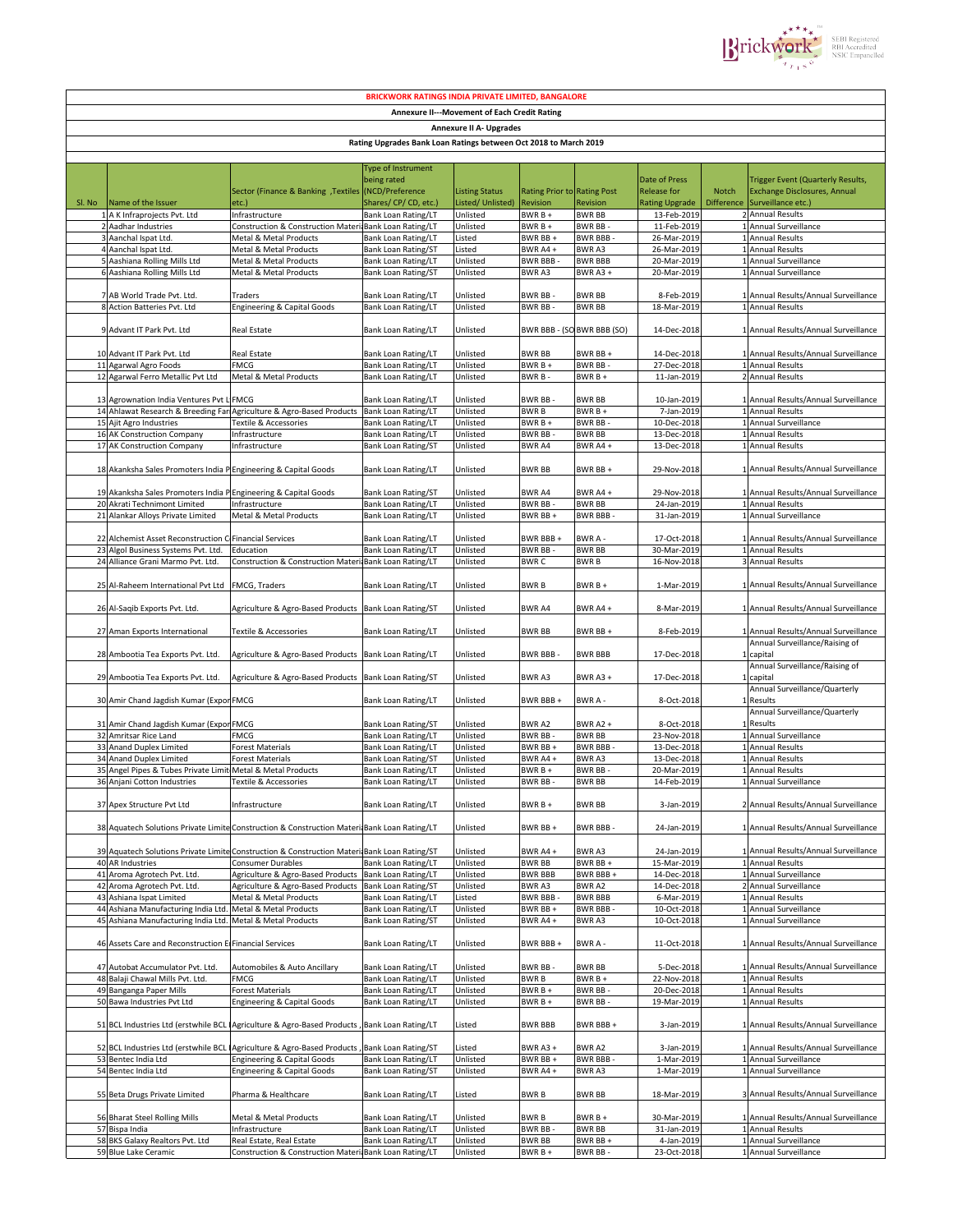|    | 60 Boutique International Pvt Ltd                                                                        | <b>Textile &amp; Accessories</b>                                                                          | Bank Loan Rating/ST                                      | Unlisted             | <b>BWR A4</b>                   | BWR A4+                         | 26-Dec-2018                | 1 Annual Results                             |
|----|----------------------------------------------------------------------------------------------------------|-----------------------------------------------------------------------------------------------------------|----------------------------------------------------------|----------------------|---------------------------------|---------------------------------|----------------------------|----------------------------------------------|
|    |                                                                                                          |                                                                                                           |                                                          |                      |                                 |                                 |                            |                                              |
|    | 61 BR Overseas Limited                                                                                   | FMCG, Traders                                                                                             | Bank Loan Rating/LT                                      | Unlisted             | BWR B +                         | <b>BWR BB-</b>                  | 25-Feb-2019                | 1 Annual Results/Annual Surveillance         |
|    | 62 Braithwaite & Co Ltd                                                                                  | Engineering & Capital Goods                                                                               | Bank Loan Rating/LT                                      | Unlisted             | BWR BB +                        | <b>BWR BBB</b>                  | 16-Oct-2018                | 1 Annual Results                             |
|    | 63 Braithwaite & Co Ltd                                                                                  | <b>Engineering &amp; Capital Goods</b>                                                                    | <b>Bank Loan Rating/ST</b>                               | Unlisted             | BWR A4+                         | <b>BWRA3</b>                    | 16-Oct-2018                | 1 Annual Results                             |
|    | 64 Bulktainer Shipping Ltd.                                                                              | Transportation                                                                                            | Bank Loan Rating/LT                                      | Unlisted             | BWR BB +                        | <b>BWR BBB</b>                  | 31-Dec-2018                | 1 Annual Surveillance                        |
|    | 65 Bulktainer Shipping Ltd.                                                                              | Transportation                                                                                            | Bank Loan Rating/ST                                      | Unlisted             | BWR A4+                         | <b>BWR A3</b>                   | 31-Dec-2018                | 1 Annual Surveillance                        |
|    |                                                                                                          |                                                                                                           |                                                          |                      |                                 |                                 |                            | Annual Surveillance/Raising of               |
|    |                                                                                                          | 66 Bush Tea Company Private Limite Agriculture & Agro-Based Products                                      | <b>Bank Loan Rating/LT</b>                               | Unlisted<br>Unlisted | <b>BWR BB</b><br><b>BWR BBB</b> | <b>BWR BBB-</b><br>BWR BBB+     | 17-Dec-2018<br>23-Jan-2019 | 2 capital                                    |
|    | 67 Capricorn Logistics Pvt. Ltd.                                                                         | Transportation                                                                                            | Bank Loan Rating/LT<br>Bank Loan Rating/LT               | Unlisted             | <b>BWRA</b>                     | BWR A +                         | 30-Mar-2019                | 1 Quarterly Results<br>1 Annual Surveillance |
|    | 68 Century Metal Recycling Pvt. Ltd. Miscellaneous<br>69 Century Metal Recycling Pvt. Ltd. Miscellaneous |                                                                                                           | <b>Bank Loan Rating/ST</b>                               | Unlisted             | <b>BWR A2 +</b>                 | <b>BWRA1</b>                    | 30-Mar-2019                | 1 Annual Surveillance                        |
|    |                                                                                                          |                                                                                                           |                                                          |                      |                                 |                                 |                            |                                              |
|    | 70 Ceramax Granito Pvt Ltd                                                                               | Construction & Construction Materi Bank Loan Rating/LT                                                    |                                                          | Unlisted             | BWR BB-                         | <b>BWR BB</b>                   | 5-Oct-2018                 | 1 Annual Results/Half Yearly Results         |
|    | 71 Chadha Papers Ltd.                                                                                    | Forest Materials                                                                                          | Bank Loan Rating/LT                                      | Unlisted             | BWR B +                         | BWR BB+                         | 25-Mar-2019                | 3 Annual Results                             |
|    | 72 Chadha Papers Ltd.                                                                                    | Forest Materials                                                                                          | Bank Loan Rating/ST                                      | Unlisted             | <b>BWR A4</b>                   | BWR A4+                         | 25-Mar-2019                | 1 Annual Results                             |
|    | 73 Chahat Enterprises Pvt. Ltd.                                                                          | Traders                                                                                                   | Bank Loan Rating/LT                                      | Unlisted             | BWR B +                         | BWR BB-                         | 21-Nov-2018                | 1 Annual Surveillance                        |
|    | 74 Chaudhry Steels Pvt. Ltd.                                                                             | Metal & Metal Products                                                                                    | Bank Loan Rating/LT                                      | Unlisted             | <b>BWR BB</b>                   | BWR BB+                         | 22-Feb-2019                | 1 Annual Results                             |
|    | 75 Chemi Tech Constructions Pvt. LtdInfrastructure                                                       |                                                                                                           | Bank Loan Rating/LT                                      | Unlisted             | <b>BWRB</b>                     | <b>BWR BB</b>                   | 19-Mar-2019                | 2 Annual Surveillance                        |
|    | 76 Chesa Dental Care Services Ltd.                                                                       | Pharma & Healthcare                                                                                       | <b>Bank Loan Rating/LT</b>                               | Unlisted             | <b>BWR BBB</b>                  | <b>BWR BBB</b>                  | 5-Oct-2018                 | 1 Annual Results                             |
|    | 77 Conifer Industries Pvt. Ltd.                                                                          | Textile & Accessories                                                                                     | Bank Loan Rating/LT                                      | Unlisted             | BWR BB+                         | <b>BWR BBB</b>                  | 19-Mar-2019                | 1 Annual Results                             |
| 78 | Conifer Industries Pvt. Ltd.                                                                             | Textile & Accessories                                                                                     | Bank Loan Rating/ST                                      | Unlisted             | BWR A4+                         | BWR A3                          | 19-Mar-2019                | 1 Annual Results                             |
|    | 79 Connect Cargo Pvt Ltd                                                                                 | Transportation, Transportation                                                                            | Bank Loan Rating/LT                                      | Unlisted             | <b>BWRB</b>                     | BWR B +                         | 31-Jan-2019                | 1 Annual Surveillance                        |
|    | 80 Cosmic Rugs Private Ltd                                                                               | Textile & Accessories                                                                                     | Bank Loan Rating/LT                                      | Unlisted             | BWR B +                         | BWR BB-                         | 18-Mar-2019                | 1 Annual Results                             |
|    | 81 Creative Peripherals and Distribut                                                                    | Consumer Durables                                                                                         | Bank Loan Rating/LT                                      | Listed               | <b>BWR BBB</b>                  | <b>BWR BBB</b>                  | 7-Feb-2019                 | 1 Annual Surveillance                        |
| 82 | Creative Peripherals and Distribut                                                                       | Consumer Durables                                                                                         | Bank Loan Rating/ST                                      | Listed               | BWR A3                          | BWR A3+                         | 7-Feb-2019                 | 1 Annual Surveillance                        |
|    | 83 Deepak International Ltd                                                                              | Power                                                                                                     | Bank Loan Rating/LT                                      | Unlisted             | BWR BB+                         | <b>BWR BBB</b>                  | 22-Jan-2019                | 1 Annual Surveillance                        |
|    | 84 Deepak International Ltd                                                                              | Power                                                                                                     | Bank Loan Rating/ST                                      | Unlisted             | BWR A4+                         | <b>BWRA3</b>                    | 22-Jan-2019                | 1 Annual Surveillance                        |
|    | 85 Dev Ventures India Pvt. Ltd                                                                           | Miscellaneous                                                                                             | Bank Loan Rating/LT                                      | Unlisted             | <b>BWRD</b>                     | <b>BWRB</b>                     | 23-Mar-2019                | 5 Annual Results                             |
|    | 86 Dev Ventures India Pvt. Ltd                                                                           | Miscellaneous                                                                                             | <b>Bank Loan Rating/ST</b>                               | Unlisted             | <b>BWRD</b>                     | <b>BWR A4</b>                   | 23-Mar-2019                | 1 Annual Results                             |
|    | 87 Devee Nutri International                                                                             | Traders                                                                                                   | Bank Loan Rating/LT                                      | Unlisted             | <b>BWR BB</b>                   | <b>BWR BB</b>                   | 11-Mar-2019                | 1 Annual Results                             |
|    | 88 Dhanunjaya Services                                                                                   | Traders                                                                                                   | <b>Bank Loan Rating/LT</b>                               | Unlisted             | BWR B +                         | <b>BWR BB</b>                   | 5-Dec-2018                 | 1 Annual Results                             |
|    | 89 Dhaval Agri Exports LLP                                                                               | Agriculture & Agro-Based Products                                                                         | Bank Loan Rating/LT                                      | Unlisted             | BWR BB+                         | <b>BWR BBB</b>                  | 21-Feb-2019                | 1 Annual Surveillance                        |
|    | 90 Dhaval Agri Exports LLP                                                                               | Agriculture & Agro-Based Products<br>91 Diamond Chicken Products Pvt LtdAgriculture & Agro-Based Products | <b>Bank Loan Rating/ST</b><br><b>Bank Loan Rating/LT</b> | Unlisted<br>Unlisted | BWR A4+<br>BWR B +              | <b>BWRA3</b><br><b>BWR BB-</b>  | 21-Feb-2019<br>25-Jan-2019 | 1 Annual Surveillance<br>1 Annual Results    |
|    | 92 Digamber Capfin Limited                                                                               |                                                                                                           | <b>Bank Loan Rating/LT</b>                               | Unlisted             | <b>BWR BBB</b>                  | <b>BWR BBB</b>                  | 28-Jan-2019                | 1 Annual Surveillance                        |
|    |                                                                                                          | <b>Financial Services</b>                                                                                 |                                                          |                      |                                 |                                 |                            |                                              |
|    |                                                                                                          | Traders                                                                                                   | Bank Loan Rating/LT                                      | Unlisted             | <b>BWR BB-</b>                  | <b>BWR BB</b>                   | 14-Jan-2019                | 1 Annual Results/Annual Surveillance         |
|    | 93 Din Dayal Purushottam Lal                                                                             |                                                                                                           |                                                          |                      |                                 |                                 |                            |                                              |
|    | 94 Din Dayal Purushottam Lal                                                                             |                                                                                                           |                                                          | Unlisted             | BWR A4                          | BWR A4+                         | 14-Jan-2019                | 1 Annual Results/Annual Surveillance         |
|    | 95 Dindayal Jalan Textile Limited                                                                        | Traders<br>Textile & Accessories                                                                          | Bank Loan Rating/ST<br>Bank Loan Rating/LT               | Unlisted             | <b>BWR BB-</b>                  | <b>BWR BB</b>                   | 14-Feb-2019                | 1 Annual Results                             |
|    | 96 Dirgh Diamond Pvt Ltd                                                                                 | Gems & Jewellery                                                                                          | Bank Loan Rating/LT                                      | Unlisted             | <b>BWR BBB</b>                  | <b>BWR BBB</b>                  | 21-Jan-2019                | 1 Annual Results                             |
|    | 97 Dirgh Diamond Pvt Ltd                                                                                 | Gems & Jewellery                                                                                          | Bank Loan Rating/ST                                      | Unlisted             | BWR A3                          | BWR A3+                         | 21-Jan-2019                | 1 Annual Results                             |
|    | 98 DMD Developers Pvt. Ltd.                                                                              | Real Estate                                                                                               | Bank Loan Rating/LT                                      | Unlisted             | <b>BWR BB</b>                   | BWR BB+                         | 8-Jan-2019                 | 1 Annual Results                             |
|    |                                                                                                          |                                                                                                           |                                                          |                      |                                 |                                 |                            |                                              |
|    | 99 Dynamic Cables Pvt Ltd                                                                                | Engineering & Capital Goods                                                                               | Bank Loan Rating/LT                                      | Listed               | <b>BWR BBB-</b>                 | <b>BWR BBB</b>                  | 4-Oct-2018                 | 1 Annual Results/Annual Surveillance         |
|    |                                                                                                          |                                                                                                           |                                                          |                      |                                 |                                 |                            |                                              |
|    | 100 Dynamic Cables Pvt Ltd                                                                               | Engineering & Capital Goods                                                                               | Bank Loan Rating/ST                                      | Listed               | <b>BWRA3</b>                    | <b>BWR A3+</b>                  | 4-Oct-2018                 | 1 Annual Results/Annual Surveillance         |
|    | 101 Ecorex Buildtech Pvt. Ltd.                                                                           | Construction & Construction Materi                                                                        | <b>Bank Loan Rating/LT</b>                               | Unlisted             | <b>BWRC</b>                     | BWR B-                          | 7-Dec-2018                 | 2 Annual Surveillance                        |
|    |                                                                                                          |                                                                                                           |                                                          |                      |                                 |                                 |                            | Annual Surveillance/Half Yearly              |
|    | 102 ESAF Small Finance Bank Limited Financial Services                                                   |                                                                                                           | Bank Loan Rating/LT                                      | Unlisted             | <b>BWRA-</b>                    | <b>BWRA</b>                     | 13-Feb-2019                | 1 Results                                    |
|    | 103 Fab Distributors                                                                                     | Textile & Accessories                                                                                     | Bank Loan Rating/LT                                      | Unlisted             | <b>BWR BB</b>                   | <b>BWR BB</b>                   | 24-Jan-2019                | 1 Annual Results                             |
|    | 104 Fable Food Products Pvt. Ltd.                                                                        | Agriculture & Agro-Based Products                                                                         | <b>Bank Loan Rating/ST</b>                               | Unlisted             | BWR A4                          | BWR A4+                         | 13-Mar-2019                | 1 Annual Results                             |
|    |                                                                                                          | Agriculture & Agro-Based Products                                                                         |                                                          | Unlisted             | BWR BB-                         | <b>BWR BB</b>                   | 13-Mar-2019                |                                              |
|    | 105 Fable Food Products Pvt. Ltd.                                                                        |                                                                                                           | Bank Loan Rating/LT                                      |                      |                                 |                                 |                            | 1 Annual Results                             |
|    |                                                                                                          |                                                                                                           |                                                          |                      |                                 |                                 |                            |                                              |
|    | 106 G Surgiwear Ltd.                                                                                     | Metal & Metal Products                                                                                    | Bank Loan Rating/LT                                      | Unlisted             | <b>BWR BBB-</b>                 | <b>BWR BBB</b>                  | 17-Jan-2019                | 1 Annual Results/Annual Surveillance         |
|    | 107 Gajanan Siddhivinayak Foods Pvt FMCG                                                                 |                                                                                                           | <b>Bank Loan Rating/LT</b>                               | Unlisted             | BWR B-                          | <b>BWRB</b>                     | 9-Oct-2018                 | 1 Annual Results                             |
|    | 108 Gajra Gears Pvt Ltd                                                                                  | Automobiles & Auto Ancillary                                                                              | Bank Loan Rating/LT                                      | Unlisted             | BWR BB-                         | <b>BWR BB</b>                   | 5-Feb-2019                 | Quarterly Results                            |
|    | 109 Gajra Gears Pvt Ltd                                                                                  | Automobiles & Auto Ancillary                                                                              | <b>Bank Loan Rating/ST</b>                               | Unlisted             | <b>BWRA4</b>                    | BWR A4+                         | 5-Feb-2019                 | 1 Quarterly Results                          |
|    | 110 Gajraj Mining Pvt. Ltd.                                                                              | Mining                                                                                                    | Bank Loan Rating/LT                                      | Unlisted             | <b>BWRB</b>                     | BWR BB-                         | 5-Oct-2018                 | 2 Annual Surveillance                        |
|    |                                                                                                          |                                                                                                           |                                                          |                      |                                 |                                 |                            | Annual Surveillance/Half Yearly              |
|    | 111 Ganga Diagnostic & Medical CentrPharma & Healthcare                                                  |                                                                                                           | Bank Loan Rating/LT                                      | Unlisted             | BWR BB-                         | <b>BWR BB</b>                   | 30-Mar-2019                | 1 Results                                    |
|    | 112 Garuda Construction & Engineerin Real Estate                                                         |                                                                                                           | <b>Bank Loan Rating/LT</b>                               | Unlisted             | <b>BWR BB</b>                   | BWR BB+                         | 30-Mar-2019                | 2 Annual Results                             |
|    | 113 Gayatri Iron and Steels                                                                              | Metal & Metal Products                                                                                    | Bank Loan Rating/LT                                      | Unlisted             | BWR B +                         | BWR BB-                         | 12-Feb-2019                | 1 Annual Surveillance                        |
|    | 114 Gemini Power Hydraulics Pvt Ltd                                                                      | Power                                                                                                     | Bank Loan Rating/LT                                      | Unlisted             | <b>BWRC</b>                     | BWR B-                          | 19-Nov-2018                | 2 Annual Surveillance                        |
|    |                                                                                                          |                                                                                                           |                                                          |                      |                                 |                                 |                            |                                              |
|    | 115 Gepdec Infratech Ltd                                                                                 | Engineering & Capital Goods                                                                               | <b>Bank Loan Rating/LT</b>                               | Unlisted             | BWR BBB-                        | <b>BWR BBB</b>                  | 26-Oct-2018                | 1 Annual Surveillance/Annual Results         |
|    | 116 Ghodawat Foods International Pr<br>117 Ghodawat Foods International Pri FMCG                         | FMCG                                                                                                      | Bank Loan Rating/LT<br>Bank Loan Rating/ST               | Unlisted<br>Unlisted | BWR BB+<br>BWR A4+              | <b>BWR BBB</b><br><b>BWR A3</b> | 5-Nov-2018<br>5-Nov-2018   | 1 Annual Results<br>1 Annual Results         |
|    | 118 Global Autowheels Pvt Ltd                                                                            | Automobiles & Auto Ancillary                                                                              | Bank Loan Rating/LT                                      | Unlisted             | <b>BWRB</b>                     | BWR BB-                         | 15-Nov-2018                | 2 Half Yearly Results                        |
|    | 119 Global Polybags Industries Pvt Ltd Miscellaneous                                                     |                                                                                                           | <b>Bank Loan Rating/LT</b>                               | Unlisted             | BWR BB-                         | <b>BWR BB</b>                   | 21-Mar-2019                | 1 Annual Results                             |
|    | 120 Global Polybags Industries Pvt Ltd Miscellaneous                                                     |                                                                                                           | Bank Loan Rating/ST                                      | Unlisted             | BWR A4                          | BWR A4+                         | 21-Mar-2019                | 1 Annual Results                             |
|    | 121 Goel Lightings                                                                                       | Consumer Durables                                                                                         | Bank Loan Rating/ST                                      | Unlisted             | BWR A4                          | BWR A4+                         | 21-Nov-2018                | 1 Annual Results                             |
|    | 122 Goel Lightings                                                                                       | Consumer Durables                                                                                         | <b>Bank Loan Rating/LT</b>                               | Unlisted             | <b>BWR BB</b>                   | BWR BB +                        | 21-Nov-2018                | 1 Annual Results                             |
|    | 123 Gohilwad Ship Breaking Company Miscellaneous                                                         |                                                                                                           | Bank Loan Rating/LT                                      | Unlisted             | <b>BWR BB</b>                   | <b>BWR BB</b>                   | 30-Mar-2019                | 0 Annual Results                             |
|    |                                                                                                          |                                                                                                           |                                                          |                      |                                 |                                 |                            |                                              |
|    | 124 Golden Cotton Industries                                                                             | Textile & Accessories                                                                                     | Bank Loan Rating/LT                                      | Unlisted             | <b>BWRB</b>                     | BWR B +                         | 7-Nov-2018                 | 1 Annual Results/Annual Surveillance         |
|    | 125 Good Greens India Pvt Ltd                                                                            | Agriculture & Agro-Based Products                                                                         | Bank Loan Rating/LT                                      | Unlisted             | BWR B +                         | BWR BB-                         | 9-Oct-2018                 | 1 Annual Surveillance                        |
|    |                                                                                                          |                                                                                                           |                                                          |                      |                                 |                                 |                            |                                              |
|    | 126 Gopimal Kaur Sain Industries Pvt. Textile & Accessories                                              |                                                                                                           | Bank Loan Rating/LT                                      | Unlisted             | <b>BWRB</b>                     | BWR BB-                         | 21-Jan-2019                | 2 Annual Results/Half Yearly Results         |
|    | 127 Graffiti India Pvt Ltd                                                                               | Construction & Construction Materi                                                                        | <b>Bank Loan Rating/LT</b>                               | Unlisted             | <b>BWRB</b>                     | <b>BWRB</b>                     | 15-Oct-2018                | 1 Annual Surveillance                        |
|    | 128 GS Auto International Limited                                                                        | Automobiles & Auto Ancillary                                                                              | Bank Loan Rating/LT                                      | Listed               | <b>BWRD</b>                     | BWR B-                          | 5-Nov-2018                 | 4 Annual Results                             |
|    | 129 GS Auto International Limited                                                                        | Automobiles & Auto Ancillary                                                                              | <b>Bank Loan Rating/ST</b>                               | Listed               | <b>BWRD</b>                     | BWR A4                          | 5-Nov-2018                 | 1 Annual Results                             |
|    | 130 GSBA Builders Pvt Ltd                                                                                | Engineering & Capital Goods                                                                               | Bank Loan Rating/LT                                      | Unlisted             | BWR B +                         | <b>BWR BB</b>                   | 10-Dec-2018                | 1 Annual Surveillance                        |
|    | 131 Gurukul Foundation                                                                                   | Education                                                                                                 | Bank Loan Rating/LT                                      | Unlisted             | BWR B +                         | BWR BB-                         | 1-Mar-2019                 | 1 Annual Surveillance                        |
|    |                                                                                                          |                                                                                                           |                                                          |                      |                                 |                                 |                            | Annual Surveillance/Quarterly                |
|    | 132 Hemen Deka                                                                                           | Infrastructure                                                                                            | Bank Loan Rating/LT                                      | Unlisted             | <b>BWR BB</b>                   | BWR BB+                         | 7-Feb-2019                 | 1 Results                                    |
|    | 133 Hemen Deka                                                                                           |                                                                                                           |                                                          |                      | <b>BWR A4</b>                   | BWR A4+                         |                            | Annual Surveillance/Quarterly<br>1 Results   |
|    | 134 Hemodiaz Lifesciences Pvt Ltd                                                                        | Infrastructure<br>Traders                                                                                 | Bank Loan Rating/ST<br>Bank Loan Rating/LT               | Unlisted<br>Unlisted | BWR B +                         | <b>BWR BB-</b>                  | 7-Feb-2019<br>1-Mar-2019   | 1 Annual Surveillance                        |
|    |                                                                                                          |                                                                                                           |                                                          |                      |                                 |                                 |                            |                                              |
|    | 135 Him Teknoforge Ltd                                                                                   | Metal & Metal Products                                                                                    | Bank Loan Rating/LT                                      | Listed               | <b>BWR BBB</b>                  | BWR BBB +                       | 29-Nov-2018                | 1 Annual Results/Annual Surveillance         |
|    |                                                                                                          |                                                                                                           | Bank Loan Rating/ST                                      |                      |                                 |                                 |                            |                                              |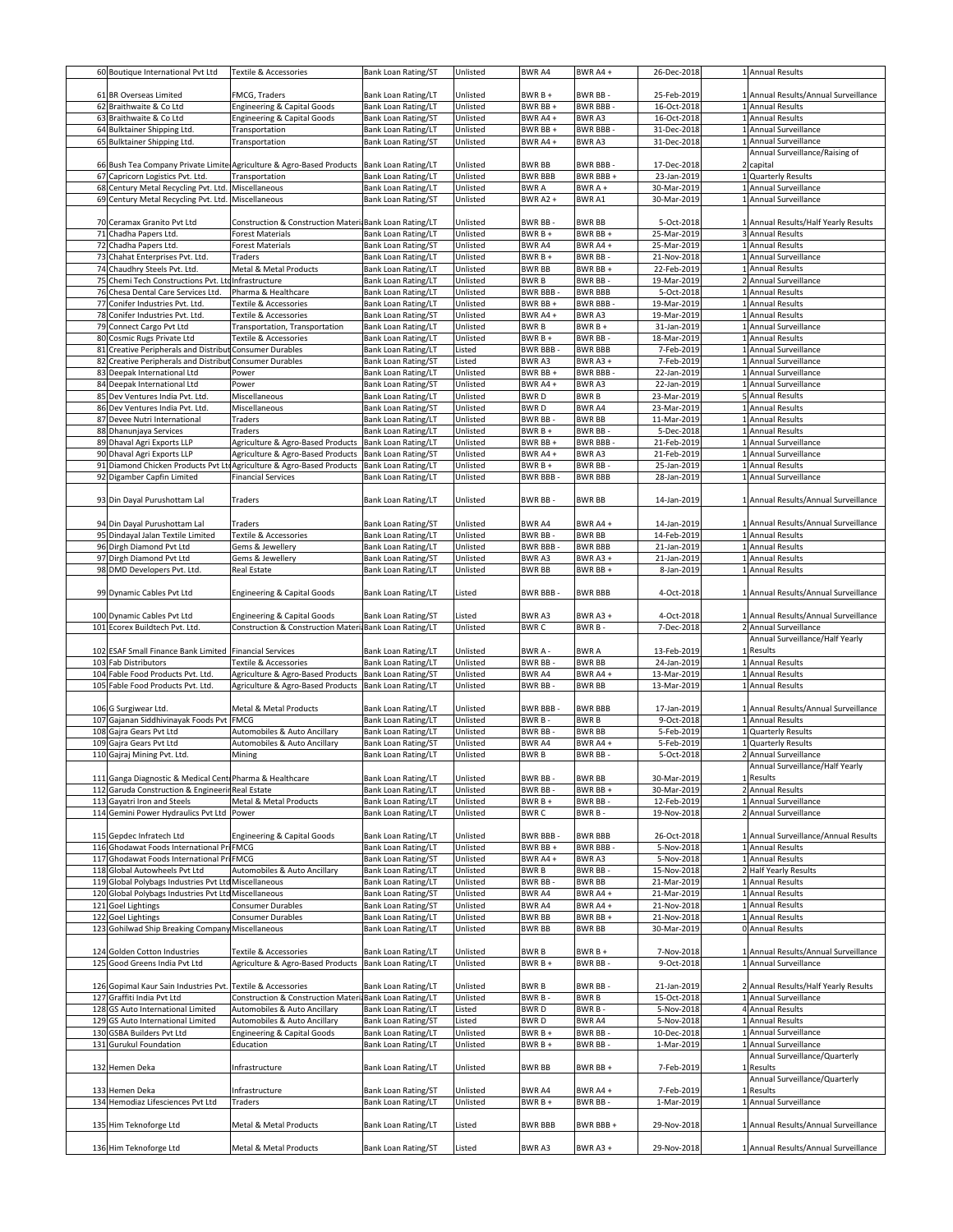|     | 137 Hirise Hospitality Pvt. Ltd.                                  | Hotels & Tourism                                                        | Bank Loan Rating/LT        | Unlisted | BWR BB-         | BWR BB+        | 7-Mar-2019  | 2 Annual Results/Annual Surveillance |
|-----|-------------------------------------------------------------------|-------------------------------------------------------------------------|----------------------------|----------|-----------------|----------------|-------------|--------------------------------------|
|     |                                                                   |                                                                         |                            |          |                 |                |             |                                      |
|     | 138 Hi-Tech Pipes Ltd.                                            | Metal & Metal Products                                                  | Bank Loan Rating/LT        | Listed   | BWR BBB +       | BWR A -        | 3-Jan-2019  | 1 Annual Results                     |
|     | 139 Hi-Tech Pipes Ltd.                                            | Metal & Metal Products                                                  | <b>Bank Loan Rating/ST</b> | Listed   | BWR A3+         | <b>BWRA2</b>   | 3-Jan-2019  | 1 Annual Results                     |
|     | 140 Hollis Vitrified Private Limited                              | Construction & Construction Materi                                      | <b>Bank Loan Rating/LT</b> | Unlisted | BWR BB          | <b>BWR BB</b>  | 29-Oct-2018 | 1 Annual Surveillance                |
|     |                                                                   |                                                                         |                            |          |                 |                |             |                                      |
| 141 | Hollis Vitrified Private Limited                                  | Construction & Construction Materi Bank Loan Rating/ST                  |                            | Unlisted | BWR A4          | BWR A4+        | 29-Oct-2018 | 1 Annual Surveillance                |
|     |                                                                   |                                                                         |                            |          |                 |                |             |                                      |
|     | 142 Jai Mata Bala Sundri Steels Pyt. Lt Traders                   |                                                                         |                            |          |                 |                |             |                                      |
|     |                                                                   |                                                                         | Bank Loan Rating/LT        | Unlisted | <b>BWRB</b>     | $BWRB +$       | 19-Dec-2018 | 1 Annual Results/Annual Surveillance |
|     | 143 Jamkash Vehicleades (Kashmir) PrAutomobiles & Auto Ancillary  |                                                                         | Bank Loan Rating/LT        | Unlisted | <b>BWR BB</b>   | BWR BB+        | 18-Mar-2019 | 1 Annual Surveillance                |
|     | 144 Jamkash Vehicleades (Kashmir) Pr                              | Automobiles & Auto Ancillary                                            | <b>Bank Loan Rating/ST</b> | Unlisted | <b>BWRA4</b>    | BWR A4 +       | 18-Mar-2019 | 1 Annual Surveillance                |
|     |                                                                   |                                                                         |                            |          |                 |                |             |                                      |
|     | 145 Jammu Motors Pvt. Ltd                                         | Automobiles & Auto Ancillary                                            | Bank Loan Rating/LT        | Unlisted | <b>BWR BB</b>   | BWR BB+        | 25-Jan-2019 | 1 Annual Surveillance                |
| 146 | Jamna Dass Nikkamal Jain Saraf P                                  | Gems & Jewellery                                                        | Bank Loan Rating/LT        | Unlisted | BWR B +         | BWR BB-        | 15-Oct-2018 | 3 Annual Results                     |
| 147 | Jamna Dass Nikkamal Jain Saraf P Gems & Jewellery                 |                                                                         | Bank Loan Rating/ST        | Unlisted | BWR A4          | BWR A4+        | 15-Oct-2018 | 1 Annual Results                     |
|     |                                                                   |                                                                         |                            |          |                 |                |             |                                      |
| 148 | Jamuna Poultry Farm                                               | Agriculture & Agro-Based Products                                       | <b>Bank Loan Rating/LT</b> | Unlisted | <b>BWRB</b>     | <b>BWRB</b>    | 11-Jan-2019 | 1 Annual Surveillance                |
| 149 | Jas Orchid Resorts Pvt. Ltd                                       | Hotels & Tourism                                                        | Bank Loan Rating/LT        | Unlisted | <b>BWRD</b>     | <b>BWRB</b>    | 24-Jan-2019 | 5 Annual Results                     |
|     | 150 Jatinder Finance Pvt Ltd                                      | <b>Financial Services</b>                                               | Bank Loan Rating/LT        | Unlisted | <b>BWR BB</b>   | <b>BWR BB</b>  | 18-Dec-2018 | 1 Annual Results                     |
|     |                                                                   |                                                                         |                            |          |                 |                |             |                                      |
|     |                                                                   |                                                                         |                            |          |                 |                |             |                                      |
|     | 151 JNS Instruments Limited                                       | Miscellaneous                                                           | Bank Loan Rating/LT        | Unlisted | BWR BB+         | <b>BWR BBB</b> | 12-Feb-2019 | 2 Annual Results/Annual Surveillance |
|     |                                                                   |                                                                         |                            |          |                 |                |             |                                      |
|     |                                                                   |                                                                         |                            |          |                 |                |             |                                      |
|     | 152 JNS Instruments Limited                                       | Miscellaneous                                                           | <b>Bank Loan Rating/ST</b> | Unlisted | BWR A4          | BWR A3+        | 12-Feb-2019 | 3 Annual Results/Annual Surveillance |
|     | 153 JSS Mahavidyapeetha                                           | Education                                                               | Bank Loan Rating/LT        | Unlisted | BWR BBB+        | BWR A -        | 29-Oct-2018 | 1 Annual Results                     |
|     | 154 JSS Mahavidyapeetha                                           | Education                                                               | <b>Bank Loan Rating/ST</b> | Unlisted | BWR A2          | BWR A2+        | 29-Oct-2018 | 1 Annual Results                     |
|     |                                                                   |                                                                         |                            |          |                 |                |             |                                      |
|     | 155 JVS Exports                                                   | Textile & Accessories                                                   | <b>Bank Loan Rating/LT</b> | Unlisted | <b>BWR BBB-</b> | <b>BWR BBB</b> | 29-Oct-2018 | 1 Annual Surveillance                |
|     | 156 JVS Exports                                                   | Textile & Accessories                                                   | <b>Bank Loan Rating/ST</b> | Unlisted | BWR A3          | BWR A3+        | 29-Oct-2018 | 1 Annual Surveillance                |
|     | 157 Jyoti CNC Automation Limited                                  |                                                                         | <b>Bank Loan Rating/LT</b> | Unlisted | <b>BWR BBB</b>  | <b>BWR BBB</b> | 10-Oct-2018 | 1 Annual Surveillance                |
|     |                                                                   | Engineering & Capital Goods                                             |                            |          |                 |                |             |                                      |
|     | 158 Kabra & Associates                                            | Real Estate                                                             | <b>Bank Loan Rating/ST</b> | Unlisted | BWR A4+         | BWR A3         | 30-Mar-2019 | 1 Annual Results                     |
|     | 159 Kalika Steel Alloys Private Limited Metal & Metal Products    |                                                                         | Bank Loan Rating/LT        | Unlisted | <b>BWR BBB</b>  | BWR BBB+       | 24-Oct-2018 | 1 Annual Results                     |
|     |                                                                   |                                                                         |                            |          |                 |                |             |                                      |
|     | 160 Kalika Steel Alloys Private Limited Metal & Metal Products    |                                                                         | Bank Loan Rating/ST        | Unlisted | BWR A3          | BWR A2         | 24-Oct-2018 | 2 Annual Results                     |
|     |                                                                   | 161 Kalinagar Tea & Agro Co. Private LAgriculture & Agro-Based Products | <b>Bank Loan Rating/LT</b> | Unlisted | <b>BWRB</b>     | BWR B +        | 16-Nov-2018 | 1 Annual Results                     |
| 162 |                                                                   | Kamadhenu Food Processing Indu Agriculture & Agro-Based Products        | <b>Bank Loan Rating/LT</b> | Unlisted | BWR B +         | <b>BWR BB</b>  | 9-Jan-2019  | 1 Annual Results                     |
|     |                                                                   |                                                                         |                            |          |                 |                |             |                                      |
| 163 | Kamal Trading Corporation.                                        | Traders                                                                 | <b>Bank Loan Rating/LT</b> | Unlisted | <b>BWR BB</b>   | BWR BB+        | 6-Mar-2019  | 1 Annual Surveillance                |
| 164 | Kamat Yatriniwas Pvt. Ltd.                                        | Hotels & Tourism                                                        | Bank Loan Rating/LT        | Unlisted | <b>BWR BB</b>   | BWR BB+        | 8-Feb-2019  | 2 Annual Surveillance                |
| 165 | Kapoor Cotsyn India                                               | Textile & Accessories                                                   | Bank Loan Rating/LT        | Unlisted | BWR B +         | BWR BB-        | 4-Dec-2018  | 1 Annual Results                     |
|     |                                                                   |                                                                         |                            |          |                 |                |             |                                      |
| 166 | Karnataka Automats Pvt Ltd                                        | <b>Engineering &amp; Capital Goods</b>                                  | <b>Bank Loan Rating/LT</b> | Unlisted | BWR B           | BWR B +        | 29-Oct-2018 | 2 Annual Surveillance                |
| 167 | <b>Kashmir Chemicals</b>                                          | Chemicals & Chemical Products                                           | Bank Loan Rating/LT        | Unlisted | BWR B-          | BWR B +        | 11-Dec-2018 | 2 Annual Surveillance                |
|     | 168 KC (India) Limited                                            | Agriculture & Agro-Based Products                                       | Bank Loan Rating/LT        | Unlisted | <b>BWR BBB</b>  | <b>BWR BBB</b> | 5-Mar-2019  | 1 Annual Results                     |
|     |                                                                   |                                                                         |                            |          |                 |                |             |                                      |
| 169 | Kedia Carbon Pvt. Ltd.                                            | <b>Chemicals &amp; Chemical Products</b>                                | Bank Loan Rating/LT        | Unlisted | <b>BWR BBB</b>  | <b>BWR BBB</b> | 15-Oct-2018 | 1 Annual Results                     |
|     | 170 Kerala Financial Corporation                                  | Financial Services                                                      | Bank Loan Rating/LT        | Unlisted | BWR A -         | <b>BWRA</b>    | 30-Jan-2019 | 1 Annual Surveillance                |
|     |                                                                   |                                                                         |                            |          |                 |                | 14-Mar-2019 |                                      |
| 171 | Kinsey Knitt International                                        | Textile & Accessories                                                   | Bank Loan Rating/LT        | Unlisted | <b>BWRB</b>     | BWR B +        |             | 1 Annual Results                     |
|     | 172 Kiran Udyog Pvt. Ltd.                                         | Automobiles & Auto Ancillary                                            | Bank Loan Rating/LT        | Unlisted | BWR BB-         | <b>BWR BBB</b> | 14-Mar-2019 | 1 Annual Results                     |
|     | 173 Kiran Udyog Pvt. Ltd.                                         | Automobiles & Auto Ancillary                                            | Bank Loan Rating/ST        | Unlisted | BWR A4+         | BWR A3         | 14-Mar-2019 | 1 Annual Results                     |
|     |                                                                   |                                                                         |                            |          |                 |                |             |                                      |
|     | 174 Kissan Poultry India Pvt Ltd                                  | Agriculture & Agro-Based Products                                       | Bank Loan Rating/LT        | Unlisted | BWR B-          | <b>BWRB</b>    | 27-Feb-2019 | 1 Annual Surveillance                |
| 175 | Kohinoor India Pvt. Ltd                                           | Miscellaneous                                                           | Bank Loan Rating/LT        | Unlisted | <b>BWR BB</b>   | <b>BWR BB</b>  | 25-Jan-2019 | Annual Surveillance                  |
|     | 176 KS Enterprises Pvt Ltd                                        | Traders                                                                 | Bank Loan Rating/LT        | Unlisted | BWR BB          | <b>BWR BB</b>  | 24-Dec-2018 | 1 Annual Results                     |
|     |                                                                   |                                                                         |                            |          |                 |                |             |                                      |
|     | 177 KS Enterprises Pvt Ltd                                        | Traders                                                                 | Bank Loan Rating/ST        | Unlisted | BWR A4          | BWR A4+        | 24-Dec-2018 | <b>Annual Results</b>                |
|     | 178 Laxmi Foods and Storages Pvt Ltd FMCG                         |                                                                         | Bank Loan Rating/LT        | Unlisted | BWR B +         | BWR BB -       | 7-Jan-2019  | Annual Surveillance                  |
|     |                                                                   |                                                                         |                            |          |                 |                |             |                                      |
|     |                                                                   | Miscellaneous                                                           |                            | Unlisted | <b>BWRB</b>     | BWR BB-        |             |                                      |
|     | 179 Lizer Cylinders Limited                                       |                                                                         | Bank Loan Rating/LT        |          |                 |                | 25-Feb-2019 | 2 Annual Results/Annual Surveillance |
|     |                                                                   |                                                                         |                            |          |                 |                |             |                                      |
|     | 180 Lords Chloro Alkali Ltd.                                      | <b>Chemicals &amp; Chemical Products</b>                                | <b>Bank Loan Rating/LT</b> | Listed   | <b>BWR BBB-</b> | <b>BWR BBB</b> | 27-Feb-2019 | 1 Annual Results/Annual Surveillance |
|     |                                                                   |                                                                         |                            |          |                 |                |             |                                      |
|     |                                                                   |                                                                         |                            |          |                 |                |             |                                      |
|     | 181 Maax Super Speciality Hospital                                | Hotels & Tourism                                                        | <b>Bank Loan Rating/LT</b> | Unlisted | BWR BB-         | <b>BWR BB</b>  | 29-Jan-2019 | 1 Annual Results/Annual Surveillance |
|     | 182 Mabood International                                          | Textile & Accessories                                                   | Bank Loan Rating/LT        | Unlisted | BWR BB-         | <b>BWR BB</b>  | 27-Feb-2019 | 1 Annual Surveillance                |
|     |                                                                   |                                                                         |                            |          |                 |                |             |                                      |
|     | 183 Mahalasa Silver Shoppy Pvt Ltd                                | Traders                                                                 | Bank Loan Rating/LT        | Unlisted | BWR BB-         | <b>BWR BB</b>  | 16-Jan-2019 | 1 Annual Surveillance                |
|     | 184 MAK Plywood Industries Pvt Ltd                                | <b>Forest Materials</b>                                                 | Bank Loan Rating/LT        | Unlisted | BWR BB +        | <b>BWR BBB</b> | 2-Nov-2018  | 1 Annual Surveillance                |
| 185 | MAK Plywood Industries Pvt Ltd                                    | <b>Forest Materials</b>                                                 | Bank Loan Rating/ST        | Unlisted | BWR A4+         | <b>BWRA3</b>   | 2-Nov-2018  | 1 Annual Surveillance                |
|     |                                                                   |                                                                         |                            |          |                 |                |             |                                      |
|     | 186 Mancare Laboratories Pvt. Ltd.                                | Pharma & Healthcare                                                     | <b>Bank Loan Rating/LT</b> | Unlisted | BWR B -         | BWR B+         | 29-Mar-2019 | 2 Annual Results                     |
| 187 | Manchanda Medicos                                                 | Pharma & Healthcare                                                     | <b>Bank Loan Rating/LT</b> | Unlisted | BWR B +         | <b>BWR BB</b>  | 15-Oct-2018 | 1 Annual Results                     |
|     | 188 Maps Granito Pvt Ltd                                          | Construction & Construction Materi                                      | Bank Loan Rating/LT        | Unlisted | BWR BB          | <b>BWR BB</b>  | 16-Jan-2019 | 1 Annual Results                     |
|     |                                                                   |                                                                         |                            |          |                 |                |             |                                      |
|     |                                                                   |                                                                         |                            |          |                 |                |             |                                      |
|     | 189 Medico Remedies. Ltd. (erstwhile Pharma & Healthcare          |                                                                         | Bank Loan Rating/LT        | Listed   | BWR BB +        | BWR BBB        | 4-Mar-2019  | 1 Annual Results/Annual Surveillance |
|     |                                                                   |                                                                         |                            |          |                 |                |             |                                      |
|     |                                                                   |                                                                         |                            |          |                 |                |             |                                      |
|     | 190 Medico Remedies. Ltd. (erstwhile Pharma & Healthcare          |                                                                         | Bank Loan Rating/ST        | Listed   | BWR A4+         | BWR A3         | 4-Mar-2019  | 1 Annual Results/Annual Surveillance |
|     | 191 Megamiles Bearing Cups Pvt Ltd                                | <b>Engineering &amp; Capital Goods</b>                                  | <b>Bank Loan Rating/LT</b> | Unlisted | <b>BWR BB</b>   | <b>BWR BB</b>  | 22-Jan-2019 | 1 Annual Surveillance                |
|     | 192 Micon Engineers (Hubli) Pvt. Ltd. Engineering & Capital Goods |                                                                         | Bank Loan Rating/LT        | Unlisted | BWR BB-         | <b>BWR BB</b>  | 30-Mar-2019 | 1 Annual Surveillance                |
|     |                                                                   |                                                                         |                            |          |                 |                |             |                                      |
|     |                                                                   |                                                                         |                            |          |                 |                |             |                                      |
|     | 193 Milan Cottex                                                  | Textile & Accessories                                                   | <b>Bank Loan Rating/LT</b> | Unlisted | BWR BB-         | <b>BWR BB</b>  | 1-Feb-2019  | 1 Annual Results/Half Yearly Results |
|     | 194 MilkFood Ltd.                                                 | FMCG                                                                    | <b>Bank Loan Rating/LT</b> | Listed   | <b>BWR BBB</b>  | <b>BWR BBB</b> | 22-Feb-2019 | 1 Annual Results                     |
|     |                                                                   |                                                                         |                            |          |                 |                |             |                                      |
|     | 195 MilkFood Ltd.                                                 | FMCG                                                                    | <b>Bank Loan Rating/ST</b> | Listed   | BWR A3          | BWR A3+        | 22-Feb-2019 | 1 Annual Results                     |
|     | 196 Millenium Exim Pvt Ltd                                        | FMCG                                                                    | <b>Bank Loan Rating/LT</b> | Unlisted | BWR B +         | BWR BB-        | 12-Feb-2019 | 1 Annual Results                     |
|     | 197 Mishrilal Associates Pvt Ltd.                                 | Power                                                                   | <b>Bank Loan Rating/LT</b> | Unlisted | BWR BB-         | BWR BB+        | 15-Mar-2019 | 2 Annual Surveillance                |
|     |                                                                   |                                                                         |                            |          |                 |                |             |                                      |
|     | 198 Mishrilal Associates Pvt Ltd.                                 | Power                                                                   | <b>Bank Loan Rating/ST</b> | Unlisted | BWR A4          | BWR A4+        | 15-Mar-2019 | 1 Annual Surveillance                |
|     | 199 Mithila Plywood Pvt Ltd                                       | <b>Chemicals &amp; Chemical Products</b>                                | Bank Loan Rating/LT        | Unlisted | BWR BB-         | <b>BWR BB</b>  | 12-Dec-2018 | 1 Annual Results                     |
|     |                                                                   |                                                                         |                            |          |                 |                |             |                                      |
|     |                                                                   |                                                                         |                            |          |                 |                |             |                                      |
|     | 200 Mohit Petrochemicals Pvt. Ltd.                                | <b>Chemicals &amp; Chemical Products</b>                                | Bank Loan Rating/ST        | Unlisted | BWR A4          | BWR A4+        | 26-Mar-2019 | 1 Annual Results/Annual Surveillance |
|     | 201 Mohota Industries Limited (erstw Textile & Accessories        |                                                                         | Bank Loan Rating/LT        | Listed   | <b>BWR BBB</b>  | BWR BBB +      | 7-Feb-2019  | 1 Annual Results                     |
|     | 202 Mohota Industries Limited (erstw Textile & Accessories        |                                                                         | <b>Bank Loan Rating/ST</b> | Listed   | BWR A3+         | BWR A2         | 7-Feb-2019  | 1 Annual Results                     |
|     |                                                                   |                                                                         |                            |          |                 |                |             |                                      |
|     | 203 Muthayammal Education Trust an Education                      |                                                                         | Bank Loan Rating/LT        | Unlisted | BWR BB-         | <b>BWR BB</b>  | 29-Oct-2018 | 1 Annual Surveillance                |
|     | 204 Naetek Ferrocastings Pvt. Ltd                                 | Automobiles & Auto Ancillary                                            | <b>Bank Loan Rating/LT</b> | Unlisted | BWR B           | BWR B +        | 5-Dec-2018  | 1 Annual Surveillance                |
|     |                                                                   |                                                                         |                            |          |                 |                |             |                                      |
|     | 205 Naolin Infrastructure Pvt. Ltd.                               | <b>Engineering &amp; Capital Goods</b>                                  | Bank Loan Rating/ST        | Unlisted | BWR A3 +        | BWR A2         | 3-Oct-2018  | 1 Capital Infusion                   |
|     | 206 Narmada Agro Cottex Pvt. Ltd                                  | Textile & Accessories                                                   | Bank Loan Rating/LT        | Unlisted | BWR B -         | BWR B          | 7-Nov-2018  | 1 Annual Results                     |
|     |                                                                   |                                                                         |                            |          |                 |                |             |                                      |
|     |                                                                   |                                                                         |                            |          |                 |                |             |                                      |
|     | 207 Neccon Power & Infra Ltd                                      | <b>Engineering &amp; Capital Goods</b>                                  | Bank Loan Rating/LT        | Unlisted | <b>BWR BBB</b>  | BWR BBB+       | 22-Nov-2018 | 1 Annual Results/Annual Surveillance |
|     |                                                                   |                                                                         |                            |          |                 |                |             |                                      |
|     | 208 Neccon Power & Infra Ltd                                      | Engineering & Capital Goods                                             | Bank Loan Rating/ST        | Unlisted | BWR A3          | BWR A2         | 22-Nov-2018 | 2 Annual Surveillance/Annual Results |
|     |                                                                   |                                                                         |                            |          |                 |                |             |                                      |
|     | 209 Neelam Engineering Company                                    | <b>Engineering &amp; Capital Goods</b>                                  | Bank Loan Rating/LT        | Unlisted | BWR B +         | <b>BWR BB</b>  | 11-Feb-2019 | 1 Annual Surveillance                |
|     | 210 Neer Irrigations Pvt Ltd                                      | <b>Chemicals &amp; Chemical Products</b>                                | Bank Loan Rating/LT        | Unlisted | <b>BWRB</b>     | BWR B +        | 20-Dec-2018 | 1 Annual Surveillance                |
|     | 211 Neni Memi Foods Pvt. Ltd.                                     | FMCG                                                                    | Bank Loan Rating/LT        | Unlisted | BWR B +         | <b>BWR BB</b>  | 18-Feb-2019 | 1 Annual Surveillance                |
|     |                                                                   |                                                                         |                            |          |                 |                |             |                                      |
|     | 212 New Bonanza India Ltd.                                        | Forest Materials                                                        | Bank Loan Rating/LT        | Unlisted | <b>BWR BB</b>   | <b>BWR BB</b>  | 30-Mar-2019 | 1 Annual Surveillance                |
|     | 213 New Bonanza India Ltd.                                        | Forest Materials                                                        | Bank Loan Rating/ST        | Unlisted | BWR A4          | BWR A4+        | 30-Mar-2019 | 1 Annual Surveillance                |
|     | 214 Niyati Construction Co                                        | Infrastructure                                                          | Bank Loan Rating/LT        | Unlisted | BWR BB+         | <b>BWR BBB</b> | 7-Feb-2019  | 1 Annual Results                     |
|     |                                                                   |                                                                         |                            |          |                 |                |             |                                      |
|     | 215 Niyati Construction Co                                        | Infrastructure                                                          | <b>Bank Loan Rating/ST</b> | Unlisted | BWR A4          | BWR A3         | 7-Feb-2019  | 2 Annual Results                     |
|     | 216 NRC Industries Ltd                                            | <b>Engineering &amp; Capital Goods</b>                                  | <b>Bank Loan Rating/LT</b> | Unlisted | <b>BWR BB</b>   | BWR BB+        | 18-Mar-2019 | 1 Annual Surveillance                |
|     | 217 NRC Industries Ltd                                            | <b>Engineering &amp; Capital Goods</b>                                  | Bank Loan Rating/ST        | Unlisted | BWR A4          | BWR A4+        | 18-Mar-2019 | 1 Annual Surveillance                |
|     |                                                                   |                                                                         |                            |          |                 |                |             |                                      |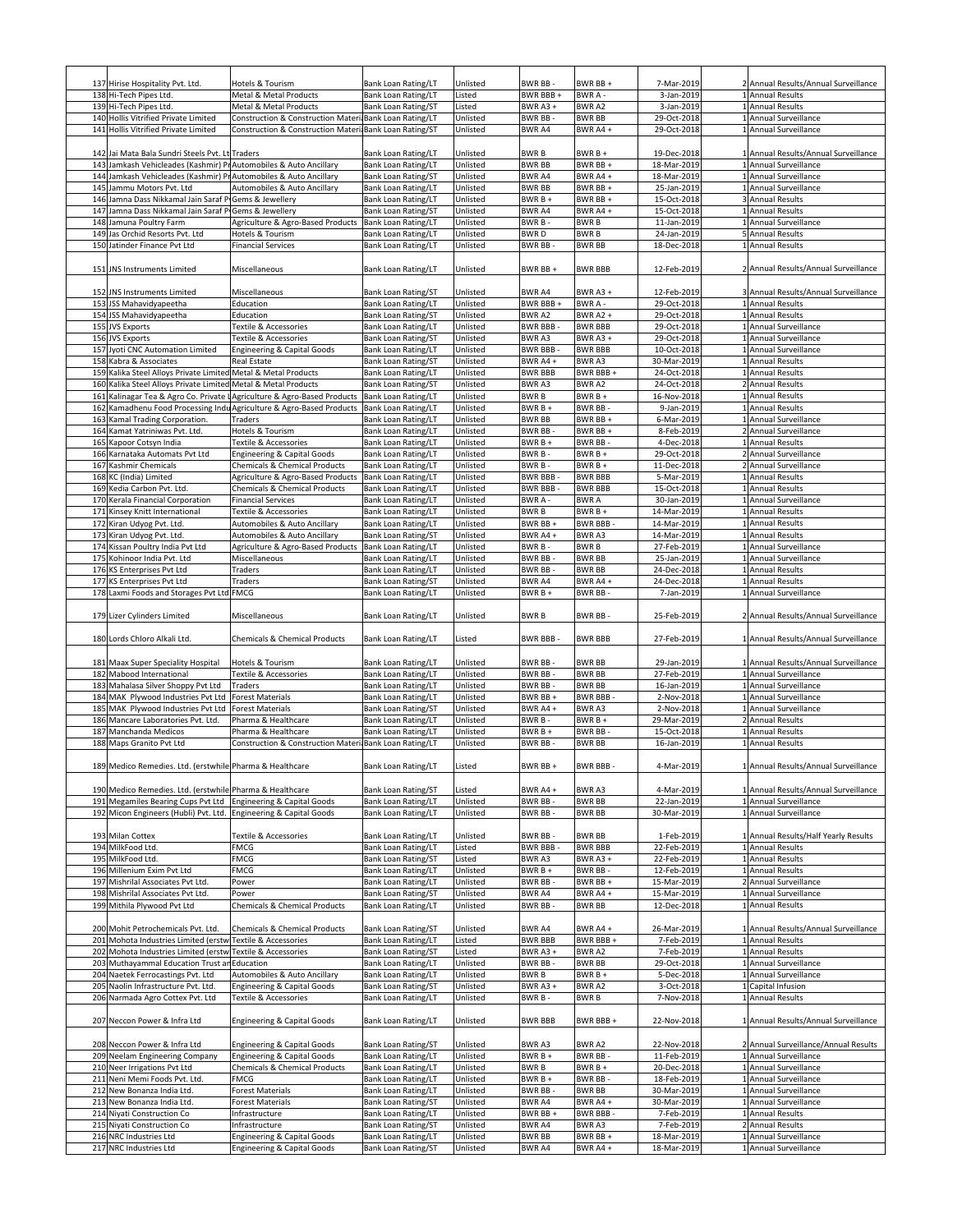| 218 NRP Projects Pvt. Ltd.                                  | <b>Engineering &amp; Capital Goods</b>                                | Bank Loan Rating/LT        | Unlisted |
|-------------------------------------------------------------|-----------------------------------------------------------------------|----------------------------|----------|
| 219 NRP Projects Pvt. Ltd.                                  | <b>Engineering &amp; Capital Goods</b>                                | Bank Loan Rating/ST        | Unlisted |
|                                                             |                                                                       |                            |          |
|                                                             |                                                                       |                            |          |
| 220 NTF (India) Pvt. Ltd.                                   | Automobiles & Auto Ancillary                                          | Bank Loan Rating/LT        | Unlisted |
|                                                             |                                                                       |                            |          |
|                                                             |                                                                       |                            |          |
| 221 NTF (India) Pvt. Ltd.                                   | Automobiles & Auto Ancillary                                          | Bank Loan Rating/ST        | Unlisted |
|                                                             |                                                                       |                            |          |
|                                                             |                                                                       |                            |          |
| 222 Oriental Pathways (Nagpur) Pvt. Linfrastructure         |                                                                       | Bank Loan Rating/LT        | Unlisted |
|                                                             |                                                                       |                            |          |
| 223 Oswal Cables Pvt. Ltd.                                  | Construction & Construction Materi Bank Loan Rating/LT                |                            | Unlisted |
| 224 Oswal Cables Pvt. Ltd.                                  | Construction & Construction Materi Bank Loan Rating/ST                |                            | Unlisted |
|                                                             |                                                                       |                            |          |
| 225 P. P. Industries Pvt. Ltd.                              | Engineering & Capital Goods                                           | <b>Bank Loan Rating/LT</b> | Unlisted |
| 226 P. P. Industries Pvt. Ltd.                              |                                                                       | <b>Bank Loan Rating/ST</b> | Unlisted |
|                                                             | Engineering & Capital Goods                                           |                            |          |
| 227 Panchmukhi Infrastructure                               | Real Estate, Real Estate                                              | Bank Loan Rating/LT        | Unlisted |
|                                                             |                                                                       |                            |          |
|                                                             |                                                                       |                            |          |
| 228 Paswara Papers Ltd                                      | <b>Forest Materials</b>                                               | Bank Loan Rating/LT        | Unlisted |
| 229 Pattabhi Agro Foods Pvt. Ltd.                           | FMCG                                                                  | <b>Bank Loan Rating/LT</b> | Unlisted |
|                                                             |                                                                       |                            |          |
| 230 Pattabhi Agro Foods Pvt. Ltd.                           | FMCG                                                                  | Bank Loan Rating/ST        | Unlisted |
|                                                             |                                                                       |                            |          |
|                                                             |                                                                       |                            |          |
| 231 Payal Polyplast Pvt Ltd                                 | Chemicals & Chemical Products                                         | Bank Loan Rating/LT        | Unlisted |
|                                                             |                                                                       |                            |          |
|                                                             |                                                                       |                            |          |
| 232 Payal Polyplast Pvt Ltd                                 | Chemicals & Chemical Products                                         | Bank Loan Rating/ST        | Unlisted |
|                                                             |                                                                       |                            |          |
|                                                             |                                                                       |                            |          |
| 233 Periwinkle Constructions Pvt. Ltd Real Estate           |                                                                       | Bank Loan Rating/LT        | Unlisted |
|                                                             |                                                                       |                            |          |
|                                                             |                                                                       |                            |          |
| 234 Pioneer Fabricators Pvt. Ltd                            | Metal & Metal Products                                                | Bank Loan Rating/LT        | Unlisted |
|                                                             |                                                                       |                            |          |
|                                                             |                                                                       |                            |          |
| 235 Pioneer Fabricators Pvt. Ltd                            | Metal & Metal Products                                                | Bank Loan Rating/ST        | Unlisted |
|                                                             |                                                                       |                            |          |
|                                                             |                                                                       |                            |          |
| 236 Pooja Finelease Ltd.                                    | <b>Financial Services</b>                                             | Bank Loan Rating/LT        | Unlisted |
| 237 Prabhat Rotopack Pvt Ltd                                | Miscellaneous                                                         | <b>Bank Loan Rating/LT</b> | Unlisted |
|                                                             |                                                                       |                            |          |
|                                                             |                                                                       |                            |          |
|                                                             |                                                                       |                            |          |
| 238 Prolific Papers Pvt. Ltd.                               | <b>Forest Materials</b>                                               | Bank Loan Rating/LT        | Unlisted |
| 239 PSTS Logistics Pvt. Ltd.                                | Transportation                                                        | <b>Bank Loan Rating/LT</b> | Unlisted |
|                                                             |                                                                       |                            |          |
| 240 PSTS Logistics Pvt. Ltd.                                | Transportation                                                        | <b>Bank Loan Rating/ST</b> | Unlisted |
| 241 PTS Limited                                             | Traders                                                               | Bank Loan Rating/LT        | Unlisted |
|                                                             |                                                                       |                            |          |
| 242 Pyramid Townships Pvt Ltd                               | Real Estate                                                           | Bank Loan Rating/LT        | Unlisted |
| 243 Rachhpal Auto Alliances Pvt. Ltd                        | Automobiles & Auto Ancillary                                          | Bank Loan Rating/LT        | Unlisted |
|                                                             |                                                                       |                            |          |
| 244 Rai Metal Works Pvt. Ltd.                               | Miscellaneous                                                         | Bank Loan Rating/LT        | Unlisted |
| 245 Raj Rajeshwari Sugar Pvt Ltd                            | Agriculture & Agro-Based Products                                     | <b>Bank Loan Rating/LT</b> | Unlisted |
|                                                             |                                                                       |                            |          |
| 246 Rajasthan Ispat Udyog                                   | Metal & Metal Products                                                | Bank Loan Rating/LT        | Unlisted |
|                                                             |                                                                       |                            |          |
|                                                             |                                                                       |                            |          |
|                                                             |                                                                       |                            |          |
| 247 Rajgreen Hospitality Ltd.                               | Hotels & Tourism                                                      | Bank Loan Rating/LT        | Unlisted |
|                                                             |                                                                       |                            |          |
| 248 Rajputana Stainless Ltd.                                | Metal & Metal Products                                                | <b>Bank Loan Rating/LT</b> | Unlisted |
| 249 Rajputana Stainless Ltd.                                | Metal & Metal Products                                                | <b>Bank Loan Rating/ST</b> | Unlisted |
|                                                             |                                                                       |                            |          |
|                                                             |                                                                       |                            |          |
| 250 Ramaa Shyama Papers Pvt. Ltd                            | Forest Materials                                                      | Bank Loan Rating/LT        | Unlisted |
|                                                             |                                                                       |                            |          |
|                                                             |                                                                       |                            |          |
| 251 Ramaa Shyama Papers Pvt. Ltd                            | Forest Materials                                                      | <b>Bank Loan Rating/ST</b> | Unlisted |
|                                                             |                                                                       |                            |          |
| 252 Rameswar Udyog Pvt Ltd                                  | Textile & Accessories                                                 | Bank Loan Rating/LT        | Unlisted |
| 253 Rameswar Udyog Pvt Ltd                                  | Textile & Accessories                                                 | <b>Bank Loan Rating/ST</b> | Unlisted |
|                                                             |                                                                       |                            |          |
| 254 Ranish Impex Pvt. Ltd.                                  | Pharma & Healthcare                                                   | Bank Loan Rating/LT        | Unlisted |
|                                                             |                                                                       |                            |          |
|                                                             |                                                                       |                            |          |
| 255 Ratan Housing Development Ltd                           | Real Estate                                                           | Bank Loan Rating/LT        | Unlisted |
| 256 Ratnagiri Impex Pvt. Ltd.                               | Traders                                                               | <b>Bank Loan Rating/LT</b> | Unlisted |
|                                                             |                                                                       |                            |          |
| 257 Ratnagiri Impex Pvt. Ltd.                               | Traders                                                               | Bank Loan Rating/ST        | Unlisted |
| 258 RBA Power Private Limited                               | Power                                                                 | <b>Bank Loan Rating/LT</b> | Unlisted |
|                                                             |                                                                       |                            |          |
|                                                             |                                                                       |                            |          |
| 259 Rishi Raj Construction                                  | Infrastructure                                                        | Bank Loan Rating/LT        | Unlisted |
|                                                             |                                                                       |                            |          |
| 260 Royal Enterprises                                       | Miscellaneous                                                         | Bank Loan Rating/LT        | Unlisted |
| 261 RPL Projects Ltd.                                       | Mining                                                                | Bank Loan Rating/LT        | Unlisted |
|                                                             |                                                                       |                            |          |
| 262 RSB Cottex Limited                                      | Textile & Accessories                                                 | Bank Loan Rating/LT        | Unlisted |
|                                                             |                                                                       |                            |          |
|                                                             |                                                                       |                            |          |
| 263 Rubicon Inspection Systems Priva Telecommunication      |                                                                       |                            |          |
| 264 Rungta Irrigation Ltd                                   |                                                                       | <b>Bank Loan Rating/LT</b> | Unlisted |
|                                                             |                                                                       |                            |          |
|                                                             | Engineering & Capital Goods                                           | Bank Loan Rating/LT        | Unlisted |
| 265 S V Constructions                                       | Infrastructure                                                        | <b>Bank Loan Rating/LT</b> | Unlisted |
|                                                             |                                                                       | Bank Loan Rating/LT        | Unlisted |
| 266 Safety Plus Power Limited                               | Engineering & Capital Goods                                           |                            |          |
| 267 Safety Plus Power Limited                               | <b>Engineering &amp; Capital Goods</b>                                | <b>Bank Loan Rating/ST</b> | Unlisted |
| 268 Sai Durga Rice Industry                                 | Agriculture & Agro-Based Products                                     | Bank Loan Rating/LT        | Unlisted |
|                                                             |                                                                       |                            |          |
| 269 Sandeep Agri Science Pvt. Ltd.                          | Agriculture & Agro-Based Products                                     | Bank Loan Rating/LT        | Unlisted |
| 270 Sanmaan Agro Industries                                 | FMCG                                                                  | Bank Loan Rating/LT        | Unlisted |
|                                                             |                                                                       |                            |          |
| 271 Sanskriti Society for Education Re                      | Education                                                             | Bank Loan Rating/LT        | Unlisted |
| 272 Santhi Fisheries                                        | Traders                                                               | Bank Loan Rating/LT        | Unlisted |
|                                                             |                                                                       |                            |          |
| 273 Sanwaria Consumer Limited (erst                         | Agriculture & Agro-Based Products                                     | <b>Bank Loan Rating/LT</b> | Listed   |
|                                                             | 274 Sanwaria Consumer Limited (erst Agriculture & Agro-Based Products | Bank Loan Rating/ST        | Listed   |
|                                                             |                                                                       |                            |          |
|                                                             |                                                                       |                            |          |
| 275 Sardhana Spinning Mills Pvt. Ltd. Textile & Accessories |                                                                       | <b>Bank Loan Rating/ST</b> | Unlisted |
|                                                             |                                                                       |                            |          |
|                                                             |                                                                       |                            |          |
| 276 Sardhana Spinning Mills Pvt. Ltd.                       | <b>Textile &amp; Accessories</b>                                      | Bank Loan Rating/LT        | Unlisted |
|                                                             |                                                                       |                            |          |
| 277 Sarojini Educational Society                            | Education, Education                                                  | Bank Loan Rating/LT        | Unlisted |
| 278 Sarvahitha Educational Society                          | Education                                                             | Bank Loan Rating/LT        | Unlisted |
|                                                             |                                                                       |                            |          |
| 279 Satpura Foods Pvt. Ltd.                                 | FMCG                                                                  | Bank Loan Rating/LT        | Unlisted |
| 280 Saurabh International                                   | <b>Forest Materials</b>                                               | <b>Bank Loan Rating/LT</b> | Unlisted |
|                                                             |                                                                       |                            |          |
| 281 Schevaran Laboratories Pvt Ltd                          | Miscellaneous, Traders                                                | <b>Bank Loan Rating/LT</b> | Unlisted |
| 282 SD Infra                                                | Infrastructure                                                        | Bank Loan Rating/LT        | Unlisted |
|                                                             |                                                                       |                            |          |
| 283 Seethal Constructions                                   | Engineering & Capital Goods                                           | Bank Loan Rating/LT        | Unlisted |
| 284 Seron Granito Pvt Ltd                                   | Construction & Construction Materi Bank Loan Rating/LT                |                            | Unlisted |
|                                                             |                                                                       |                            |          |
| 285 Seven Hills Papers Pvt. Ltd.                            | <b>Forest Materials</b>                                               | Bank Loan Rating/LT        | Unlisted |
| 286 SGR Minerals and Metals Pvt Ltd                         | Construction & Construction Materi Bank Loan Rating/LT                |                            | Unlisted |
|                                                             |                                                                       |                            |          |
| 287 Shalimar Corp Limited                                   | Real Estate                                                           | Bank Loan Rating/LT        | Unlisted |
| 288 Shalimar Corp Limited                                   | Real Estate                                                           | Bank Loan Rating/ST        | Unlisted |
|                                                             |                                                                       |                            |          |
| 289 Shalimar Malls Pvt Limited (SMPL                        | Real Estate                                                           | Bank Loan Rating/LT        | Unlisted |
| 290 Shalimar Malls Pvt Limited (SMPL)                       | Real Estate                                                           | Bank Loan Rating/ST        | Unlisted |
| 291 Shanti Gopal Concast Ltd.                               | Metal & Metal Products                                                | Bank Loan Rating/LT        | Unlisted |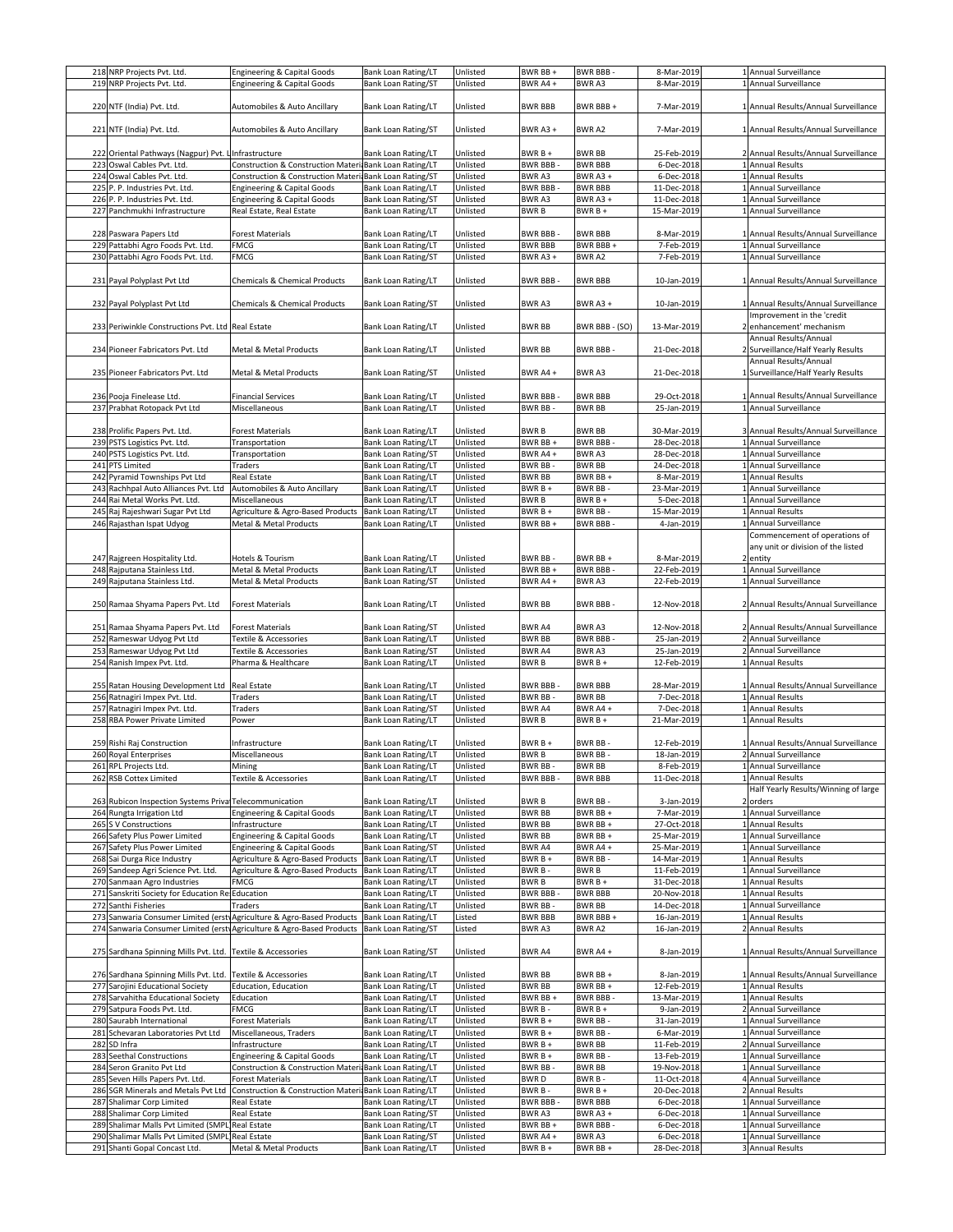|     | 292 Shanti Gopal Concast Ltd.                                        | Metal & Metal Products                                                                   | Bank Loan Rating/ST        | Unlisted | <b>BWRA4</b>   | BWR A4+         | 28-Dec-2018 | 1 Annual Results                                                                 |
|-----|----------------------------------------------------------------------|------------------------------------------------------------------------------------------|----------------------------|----------|----------------|-----------------|-------------|----------------------------------------------------------------------------------|
|     | 293 Sheel Chand Agroils Pvt. Ltd                                     | Agriculture & Agro-Based Products                                                        | Bank Loan Rating/ST        | Unlisted | BWR A3+        | BWR A2          | 30-Mar-2019 | 1 Annual Results                                                                 |
|     |                                                                      |                                                                                          |                            |          |                |                 |             |                                                                                  |
|     | 294 Shiv Build India Pvt. Ltd.                                       | Engineering & Capital Goods                                                              | Bank Loan Rating/LT        | Unlisted | <b>BWR BBB</b> | BWR BBB +       | 11-Oct-2018 | 1 Annual Surveillance                                                            |
|     | 295 Shiv Build India Pvt. Ltd.                                       | Engineering & Capital Goods                                                              | <b>Bank Loan Rating/ST</b> | Unlisted | BWR A3         | BWR A2          | 11-Oct-2018 | 2 Annual Surveillance                                                            |
|     |                                                                      |                                                                                          |                            |          |                |                 |             |                                                                                  |
|     | 296 Shiva Veener (India) Pvt. Ltd.                                   | Forest Materials                                                                         | Bank Loan Rating/LT        | Unlisted | BWR B +        | BWR BB-         | 21-Mar-2019 | 1 Annual Results                                                                 |
|     |                                                                      |                                                                                          |                            |          |                |                 |             |                                                                                  |
|     |                                                                      |                                                                                          |                            |          |                |                 |             |                                                                                  |
|     | 297 Shivangi Agro India Pvt. Ltd                                     | FMCG                                                                                     | Bank Loan Rating/LT        | Unlisted | <b>BWRB</b>    | BWR B +         | 29-Jan-2019 | 1 Annual Results/Annual Surveillance                                             |
|     | 298 Shivpriya Cables Pvt Ltd                                         | Construction & Construction Materi                                                       | <b>Bank Loan Rating/LT</b> | Unlisted | BWR BBB-       | <b>BWR BBB</b>  | 30-Mar-2019 | 1 Annual Results                                                                 |
|     |                                                                      |                                                                                          |                            |          |                |                 |             |                                                                                  |
|     | 299 Shivpriya Cables Pvt Ltd                                         | Construction & Construction Materia                                                      | <b>Bank Loan Rating/ST</b> | Unlisted | BWR A3         | BWR A3+         | 30-Mar-2019 | 1 Annual Results                                                                 |
|     |                                                                      |                                                                                          |                            |          |                |                 |             |                                                                                  |
|     |                                                                      |                                                                                          |                            |          |                |                 |             |                                                                                  |
|     | 300 Shree Bholey Alloys Pvt. Ltd.                                    | Metal & Metal Products                                                                   | Bank Loan Rating/ST        | Unlisted | <b>BWR A4+</b> | BWR A3          | 6-Dec-2018  | 1 Annual Results/Annual Surveillance                                             |
|     |                                                                      |                                                                                          |                            |          |                |                 |             |                                                                                  |
|     |                                                                      |                                                                                          |                            |          |                |                 |             |                                                                                  |
|     | 301 Shree Bholey Alloys Pvt. Ltd.                                    | Metal & Metal Products                                                                   | Bank Loan Rating/LT        | Unlisted | BWR BB+        | <b>BWR BBB</b>  | 6-Dec-2018  | 1 Annual Results/Annual Surveillance                                             |
|     |                                                                      |                                                                                          |                            |          |                |                 |             |                                                                                  |
|     | 302 Shree Chanchal Industries Private Metal & Metal Products         |                                                                                          | Bank Loan Rating/LT        | Unlisted | <b>BWR BB</b>  | BWR BB+         | 3-Dec-2018  | 1 Annual Surveillance                                                            |
|     | 303 Shree Ganesh Feed Industries                                     | Agriculture & Agro-Based Products                                                        | <b>Bank Loan Rating/LT</b> | Unlisted | <b>BWR BB</b>  | BWR BB+         | 14-Dec-2018 | 1 Annual Surveillance                                                            |
|     |                                                                      |                                                                                          |                            |          |                |                 |             |                                                                                  |
|     | 304 Shree Gita Ginning and Oil Industr Textile & Accessories         |                                                                                          | Bank Loan Rating/LT        | Unlisted | <b>BWR BB</b>  | BWR BB+         | 7-Mar-2019  | 1 Annual Results                                                                 |
|     | 305 Shree Gita Ginning and Oil Industi                               | <b>Textile &amp; Accessories</b>                                                         | <b>Bank Loan Rating/ST</b> | Unlisted | BWR A4         | BWR A4+         | 7-Mar-2019  | 1 Annual Results                                                                 |
|     |                                                                      |                                                                                          |                            |          |                |                 |             |                                                                                  |
|     | 306 Shree Manglam Buildcon                                           | Engineering & Capital Goods                                                              | Bank Loan Rating/LT        | Unlisted | BWR BB-        | <b>BWR BB</b>   | 26-Dec-2018 | 1 Annual Results                                                                 |
|     | 307 Shree Sidhbali Industries Ltd                                    | Metal & Metal Products                                                                   | Bank Loan Rating/LT        | Unlisted | BWR BB+        | <b>BWR BBB</b>  | 6-Dec-2018  | 1 Annual Results                                                                 |
|     |                                                                      |                                                                                          |                            |          |                |                 |             |                                                                                  |
|     | 308 Shree Sidhbali Industries Ltd                                    | Metal & Metal Products                                                                   | Bank Loan Rating/ST        | Unlisted | BWR A4+        | BWR A3          | 6-Dec-2018  | 1 Annual Results                                                                 |
|     | 309 Shri Ram Foods                                                   | FMCG                                                                                     | Bank Loan Rating/LT        | Unlisted | BWR B +        | <b>BWR BB</b>   | 13-Dec-2018 | 1 Annual Surveillance                                                            |
|     |                                                                      |                                                                                          |                            |          |                |                 |             |                                                                                  |
|     | 310 Shri Ramswaroop Memorial Chari Education                         |                                                                                          | Bank Loan Rating/LT        | Unlisted | BWR BB+        | <b>BWR BBB</b>  | 15-Mar-2019 | 1 Annual Results                                                                 |
|     | 311 Shri Satguru Metalloys Pvt Ltd                                   | Metal & Metal Products                                                                   | Bank Loan Rating/LT        | Unlisted | BWR B +        | <b>BWR BB</b>   | 25-Mar-2019 | 1 Annual Surveillance                                                            |
|     |                                                                      |                                                                                          |                            |          |                |                 |             |                                                                                  |
|     |                                                                      |                                                                                          |                            |          |                |                 |             |                                                                                  |
|     | 312 Shriman Enterprises                                              | Pharma & Healthcare                                                                      | Bank Loan Rating/LT        | Unlisted | <b>BWR BB-</b> | <b>BWR BB</b>   | 14-Mar-2019 | 1 Annual Results/Annual Surveillance                                             |
|     |                                                                      |                                                                                          |                            |          |                |                 |             |                                                                                  |
|     | 313 Silver Spring Spinners India (P) LtdTextile & Accessories        |                                                                                          | Bank Loan Rating/LT        | Unlisted | <b>BWRB</b>    | $BWRB +$        | 22-Nov-2018 | 1 Annual Results                                                                 |
|     | 314 Simran Farms Ltd.                                                | Agriculture & Agro-Based Products                                                        | <b>Bank Loan Rating/LT</b> | Listed   | <b>BWR BB</b>  | <b>BWR BBB</b>  | 16-Oct-2018 | 2 Annual Results                                                                 |
|     |                                                                      |                                                                                          |                            |          |                |                 |             |                                                                                  |
|     | 315 Simran Farms Ltd.                                                | Agriculture & Agro-Based Products                                                        | <b>Bank Loan Rating/ST</b> | Listed   | <b>BWRA4</b>   | BWR A3          | 16-Oct-2018 | 2 Annual Surveillance                                                            |
|     | 316 SJM Vidyapeetha                                                  | Education, Education                                                                     | <b>Bank Loan Rating/LT</b> | Unlisted | <b>BWRD</b>    | BWR B +         | 7-Nov-2018  | 6 Annual Results                                                                 |
|     |                                                                      |                                                                                          |                            |          |                |                 |             |                                                                                  |
|     | 317 SJM Vidyapeetha                                                  | <b>Education, Education</b>                                                              | <b>Bank Loan Rating/ST</b> | Unlisted | <b>BWRD</b>    | <b>BWR A4</b>   | 7-Nov-2018  | 1 Annual Results                                                                 |
|     | 318 SMP Textiles Mills Private Limited Textile & Accessories         |                                                                                          | Bank Loan Rating/LT        | Unlisted | <b>BWR BB</b>  | BWR BB +        | 21-Mar-2019 | 1 Annual Results                                                                 |
|     |                                                                      |                                                                                          |                            |          |                |                 |             |                                                                                  |
|     | 319 SN Milk Products Pvt Ltd                                         | Agriculture & Agro-Based Products                                                        | Bank Loan Rating/LT        | Unlisted | BWR BB+        | <b>BWR BBB</b>  | 26-Oct-2018 | 1 Annual Results                                                                 |
|     | 320 SN Milk Products Pvt Ltd.                                        | Agriculture & Agro-Based Products                                                        | Bank Loan Rating/ST        | Unlisted | BWR A4+        | BWR A3          | 26-Oct-2018 | 1 Annual Results                                                                 |
|     |                                                                      |                                                                                          |                            |          |                |                 |             |                                                                                  |
| 321 | Sobti Infratech Limited                                              | Engineering & Capital Goods                                                              | <b>Bank Loan Rating/LT</b> | Unlisted | <b>BWR BB</b>  | BWR BB+         | 16-Oct-2018 | 1 Annual Results                                                                 |
|     | 322 Sobti Infratech Limited                                          | Engineering & Capital Goods                                                              | Bank Loan Rating/ST        | Unlisted | <b>BWRA4</b>   | BWR A4+         | 16-Oct-2018 | 1 Annual Surveillance                                                            |
|     |                                                                      |                                                                                          |                            |          |                |                 |             |                                                                                  |
|     |                                                                      |                                                                                          |                            |          |                |                 |             |                                                                                  |
|     | 323 Spac Starch Products (India) Ltd                                 | FMCG                                                                                     |                            | Unlisted | BWR BB+        | BWR BBB-        | 15-Nov-2018 |                                                                                  |
|     |                                                                      |                                                                                          | Bank Loan Rating/LT        |          |                |                 |             | 1 Annual Results/Half Yearly Results                                             |
|     |                                                                      |                                                                                          |                            |          |                |                 |             |                                                                                  |
|     |                                                                      |                                                                                          |                            |          |                |                 |             |                                                                                  |
|     | 324 SR Chaddha Industries Limited                                    | <b>Engineering &amp; Capital Goods</b>                                                   | Bank Loan Rating/LT        | Unlisted | <b>BWR BBB</b> | BWR BBB +       | 25-Jan-2019 | 1 Annual Results/Annual Surveillance                                             |
|     | 325 Sree Anjaneya Exports                                            | Textile & Accessories                                                                    | Bank Loan Rating/LT        | Unlisted | BWR B-         | <b>BWRB</b>     | 6-Mar-2019  | 1 Annual Results                                                                 |
|     |                                                                      |                                                                                          |                            |          |                |                 |             |                                                                                  |
|     | 326 Sri Jaibalaji Steel Rolling Mills Pvt Metal & Metal Products     |                                                                                          | Bank Loan Rating/LT        | Unlisted | BWR B          | BWR B+          | 25-Feb-2019 | 1 Annual Surveillance                                                            |
|     | 327 Sri Murali Krishna Traders                                       | Agriculture & Agro-Based Products                                                        | Bank Loan Rating/LT        | Unlisted | BWR B +        | <b>BWR BB</b>   | 17-Dec-2018 | 1 Annual Results                                                                 |
|     |                                                                      |                                                                                          |                            |          |                |                 |             |                                                                                  |
|     | 328 Sri Santhanalakshmi Spinners Pvt                                 | Textile & Accessories                                                                    | Bank Loan Rating/LT        | Unlisted | BWR BB         | <b>BWR BB</b>   | 30-Nov-2018 | 1 Annual Results                                                                 |
|     | 329 Sri Shanmuga Polymers Pvt Ltd                                    | Miscellaneous                                                                            | Bank Loan Rating/LT        | Unlisted | <b>BWR BB</b>  | BWR BB+         | 12-Mar-2019 | 1 Annual Results                                                                 |
|     |                                                                      |                                                                                          |                            |          |                |                 |             |                                                                                  |
|     | 330 Sri Shiridi Sairam Rice Mill                                     | Agriculture & Agro-Based Products                                                        | Bank Loan Rating/LT        | Unlisted | BWR B +        | BWR BB-         | 30-Mar-2019 | 1 Annual Results                                                                 |
|     | 331 Sri Srinivasa Spin Tex (India) Ltd                               | Textile & Accessories                                                                    | Bank Loan Rating/LT        | Unlisted | <b>BWR BB</b>  | <b>BWR BB</b>   | 11-Oct-2018 | 1 Annual Surveillance                                                            |
|     | 332 Srikanth International Private Lim                               |                                                                                          | <b>Bank Loan Rating/LT</b> | Unlisted | <b>BWR BB</b>  | BWR BB+         | 25-Feb-2019 | 1 Annual Results                                                                 |
|     |                                                                      | Agriculture & Agro-Based Products                                                        |                            |          |                |                 |             |                                                                                  |
|     |                                                                      |                                                                                          |                            |          |                |                 |             |                                                                                  |
|     | 333 Srikanth International Private Lim                               | Agriculture & Agro-Based Products                                                        | <b>Bank Loan Rating/ST</b> | Unlisted | <b>BWR A4</b>  | BWR A4+         | 25-Feb-2019 | 1 Annual Results                                                                 |
|     |                                                                      |                                                                                          |                            |          |                |                 |             | Annual Results/Commencement of                                                   |
|     | 334 SRMB Srijan Private Limited                                      | Metal & Metal Products                                                                   | <b>Bank Loan Rating/LT</b> | Unlisted | <b>BWR BBB</b> | BWR BBB+        | 13-Nov-2018 | operations of any unit or division of<br>1 the listed entity/Half Yearly Results |
|     |                                                                      |                                                                                          |                            |          |                |                 |             | Annual Results/Commencement of<br>operations of any unit or division of          |
|     | 335 SRMB Srijan Private Limited                                      | Metal & Metal Products                                                                   | <b>Bank Loan Rating/ST</b> | Unlisted | BWR A3         | BWR A2          | 13-Nov-2018 | 2 the listed entity/Half Yearly Results                                          |
|     |                                                                      |                                                                                          |                            |          |                |                 |             |                                                                                  |
|     | 336 SS Industries                                                    | FMCG                                                                                     | Bank Loan Rating/LT        | Unlisted | BWR BB +       | <b>BWR BBB</b>  | 23-Mar-2019 | 1 Annual Results                                                                 |
|     | 337 SSV Ginners Pvt. Ltd.                                            | Textile & Accessories                                                                    | Bank Loan Rating/LT        | Unlisted | <b>BWR BB-</b> | <b>BWR BB</b>   | 4-Oct-2018  | 1 Annual Results                                                                 |
|     |                                                                      | Metal & Metal Products                                                                   |                            |          |                |                 |             | 2 Annual Surveillance                                                            |
|     | 338 Sun Castings                                                     |                                                                                          | Bank Loan Rating/LT        | Unlisted | BWR B-         | BWR B +         | 20-Mar-2019 |                                                                                  |
|     |                                                                      |                                                                                          |                            |          |                |                 |             | Annual Results/Annual                                                            |
|     | 339 Supple Tek Industries Pvt. Ltd                                   | FMCG                                                                                     | Bank Loan Rating/LT        | Unlisted | BWR BBB+       | BWR A -         | 20-Dec-2018 | 1 Surveillance/Half Yearly Results                                               |
|     |                                                                      |                                                                                          |                            |          |                |                 |             |                                                                                  |
|     |                                                                      |                                                                                          |                            |          |                |                 |             | Annual Results/Annual                                                            |
|     | 340 Supple Tek Industries Pvt. Ltd                                   | FMCG                                                                                     | <b>Bank Loan Rating/ST</b> | Unlisted | BWR A2         | <b>BWR A2 +</b> | 20-Dec-2018 | 1 Surveillance/Half Yearly Results                                               |
|     |                                                                      |                                                                                          |                            |          |                |                 |             |                                                                                  |
|     | 341 Suryasri Rice Mill                                               | Agriculture & Agro-Based Products                                                        | <b>Bank Loan Rating/LT</b> | Unlisted | <b>BWR BB</b>  | BWR BB+         | 22-Jan-2019 | 1 Annual Results                                                                 |
|     | 342 Swagat Infrastructure Pvt. Ltd                                   | <b>Real Estate</b>                                                                       | Bank Loan Rating/LT        | Unlisted | <b>BWR BB</b>  | BWR BB+         | 12-Mar-2019 | 1 Annual Results                                                                 |
|     | 343 Swastika Electricals & Fertilizers                               |                                                                                          | <b>Bank Loan Rating/LT</b> | Unlisted | BWR BB-        | <b>BWR BB</b>   | 26-Dec-2018 | 1 Annual Surveillance                                                            |
|     |                                                                      | Engineering & Capital Goods                                                              |                            |          |                |                 |             |                                                                                  |
|     | 344 Swati Menthol & Allied Chemicals Chemicals & Chemical Products   |                                                                                          | <b>Bank Loan Rating/LT</b> | Unlisted | <b>BWR BBB</b> | BWR BBB+        | 26-Mar-2019 | 1 Quarterly Results                                                              |
|     | 345 Swati Menthol & Allied Chemicals Chemicals & Chemical Products   |                                                                                          | <b>Bank Loan Rating/ST</b> | Unlisted | BWR A3+        | BWR A2          | 26-Mar-2019 | 1 Quarterly Results                                                              |
|     |                                                                      |                                                                                          |                            |          |                |                 |             |                                                                                  |
|     | 346 Synergy Green Industries Private I Metal & Metal Products        |                                                                                          | <b>Bank Loan Rating/LT</b> | Unlisted | <b>BWR BB</b>  | <b>BWR BBB</b>  | 31-Oct-2018 | 2 Annual Surveillance                                                            |
|     | 347 Synergy Green Industries Private IMetal & Metal Products         |                                                                                          | <b>Bank Loan Rating/ST</b> | Unlisted | BWR A4+        | BWR A3          | 31-Oct-2018 | 1 Annual Surveillance                                                            |
|     |                                                                      |                                                                                          |                            |          |                |                 |             |                                                                                  |
|     | 348 Technocraft Construction Pvt. Ltd                                | Infrastructure                                                                           | <b>Bank Loan Rating/LT</b> | Unlisted | BWR BB+        | <b>BWR BBB</b>  | 22-Feb-2019 | 1 Annual Surveillance                                                            |
|     | 349 Technocraft Construction Pvt. Ltd                                | Infrastructure                                                                           | Bank Loan Rating/ST        | Unlisted | BWR A4+        | BWR A3          | 22-Feb-2019 | 1 Annual Surveillance                                                            |
|     |                                                                      |                                                                                          |                            |          |                |                 |             |                                                                                  |
|     | 350 Tehri Iron and Steel Industries (en                              | Metal & Metal Products                                                                   | Bank Loan Rating/LT        | Unlisted | <b>BWR BBB</b> | <b>BWR BBB</b>  | 20-Mar-2019 | 1 Annual Results                                                                 |
|     | 351 The Bombay Dyeing and Manufac Real Estate, Textile & Accessories |                                                                                          | Bank Loan Rating/LT        | Listed   | BWR BBB+       | <b>BWRA</b>     | 27-Mar-2019 | 2 Annual Surveillance                                                            |
|     |                                                                      |                                                                                          |                            |          |                |                 |             |                                                                                  |
|     | 352 The Bombay Dyeing and Manufac Real Estate, Textile & Accessories |                                                                                          | <b>Bank Loan Rating/ST</b> | Listed   | BWR A3+        | <b>BWR A2 +</b> | 27-Mar-2019 | 2 Annual Surveillance                                                            |
|     | 353 The Safire Industries                                            | Media & Entertainment                                                                    | Bank Loan Rating/LT        | Unlisted | <b>BWRD</b>    | <b>BWRC</b>     | 8-Nov-2018  | 2 Annual Surveillance                                                            |
|     | 354 The Safire Industries                                            | Media & Entertainment                                                                    | <b>Bank Loan Rating/ST</b> | Unlisted | <b>BWRD</b>    | <b>BWRA4</b>    | 8-Nov-2018  | 1 Annual Surveillance                                                            |
|     |                                                                      |                                                                                          |                            |          |                |                 |             |                                                                                  |
|     | 355 Tridev Cement & Steel Private Lim                                | Metal & Metal Products                                                                   | Bank Loan Rating/LT        | Unlisted | BWR B          | BWR B +         | 28-Jan-2019 | 1 Annual Results                                                                 |
|     | 356 Tripath Logistics Pvt Ltd                                        | Transportation                                                                           | Bank Loan Rating/LT        | Unlisted | <b>BWR BB</b>  | BWR BB+         | 22-Jan-2019 | 1 Annual Results                                                                 |
|     |                                                                      |                                                                                          |                            |          |                |                 |             |                                                                                  |
|     | 357 Universal Hotels Pvt Ltd (Erstwhile                              | Traders                                                                                  | Bank Loan Rating/LT        | Unlisted | BWR BB+        | <b>BWR BBB</b>  | 22-Jan-2019 | 1 Annual Results                                                                 |
|     | 358 Universal Hotels Pvt Ltd (Erstwhile                              | Traders                                                                                  | Bank Loan Rating/ST        | Unlisted | BWR A4+        | BWR A3          | 22-Jan-2019 | 1 Annual Results                                                                 |
|     |                                                                      |                                                                                          |                            |          |                |                 |             |                                                                                  |
|     | 359 Universal Industries                                             | <b>Chemicals &amp; Chemical Products</b>                                                 | Bank Loan Rating/LT        | Unlisted | BWR BB-        | <b>BWR BB</b>   | 29-Jan-2019 | 1 Annual Surveillance                                                            |
|     | 360 Usha Constructions                                               | Real Estate, Real Estate                                                                 | <b>Bank Loan Rating/LT</b> | Unlisted | <b>BWRB</b>    | BWR BB ·        | 12-Mar-2019 | 2 Annual Surveillance                                                            |
|     |                                                                      |                                                                                          |                            |          |                |                 |             |                                                                                  |
|     |                                                                      |                                                                                          |                            |          |                |                 |             |                                                                                  |
|     |                                                                      | 361 Usha Shriram Enterprises Private Consumer Durables, Consumer DuraBank Loan Rating/LT |                            | Unlisted | BWR BB         | BWR BB+         | 26-Oct-2018 | 1 Annual Results/Annual Surveillance                                             |
|     |                                                                      |                                                                                          |                            |          |                |                 |             |                                                                                  |
|     |                                                                      |                                                                                          |                            |          |                |                 |             | Annual Results/Annual                                                            |
|     | 362 Uttarayan Steel Pvt Ltd                                          | Metal & Metal Products                                                                   | Bank Loan Rating/LT        | Unlisted | <b>BWRB</b>    | BWR B +         | 20-Dec-2018 | 1 Surveillance/Half Yearly Results                                               |
|     |                                                                      |                                                                                          |                            |          |                |                 |             |                                                                                  |
|     | 363 Vahini Irrigation Pvt Ltd                                        | <b>Engineering &amp; Capital Goods</b>                                                   | Bank Loan Rating/LT        | Unlisted | $BWRB +$       | <b>BWR BB</b>   | 18-Mar-2019 | 2 Annual Surveillance                                                            |
|     | 364 Vaswani Industries Ltd.                                          | Metal & Metal Products                                                                   | Bank Loan Rating/LT        | Listed   | BWR BB +       | <b>BWR BBB</b>  | 15-Feb-2019 | 1 Quarterly Results                                                              |
|     |                                                                      |                                                                                          |                            |          |                |                 |             |                                                                                  |
|     | 365 Vaswani Industries Ltd.                                          | Metal & Metal Products                                                                   | <b>Bank Loan Rating/ST</b> | Listed   | BWR A4+        | BWR A3          | 15-Feb-2019 | 1 Quarterly Results                                                              |
|     | 366 Venkata Sai Ispat Industries Pvt Lt Metal & Metal Products       |                                                                                          | Bank Loan Rating/LT        | Unlisted | BWR B-         | BWR B +         | 11-Jan-2019 | 2 Annual Surveillance                                                            |
|     | 367 Venkateswara Wires Pvt Ltd.                                      |                                                                                          | Bank Loan Rating/LT        | Unlisted | <b>BWR BBB</b> | <b>BWR BBB</b>  | 30-Oct-2018 | 1 Annual Results                                                                 |
|     |                                                                      | Construction & Construction Materi                                                       |                            |          |                |                 |             |                                                                                  |
|     | 368 Venkateswara Wires Pvt Ltd.                                      | Construction & Construction Materi Bank Loan Rating/ST                                   |                            | Unlisted | BWR A3         | BWR A3+         | 30-Oct-2018 | 1 Annual Results                                                                 |
|     | 369 Vicor Stainless Pvt. Ltd.                                        | Metal & Metal Products                                                                   | Bank Loan Rating/LT        | Unlisted | BWR BB+        | <b>BWR BBB</b>  | 6-Mar-2019  | 1 Annual Results                                                                 |